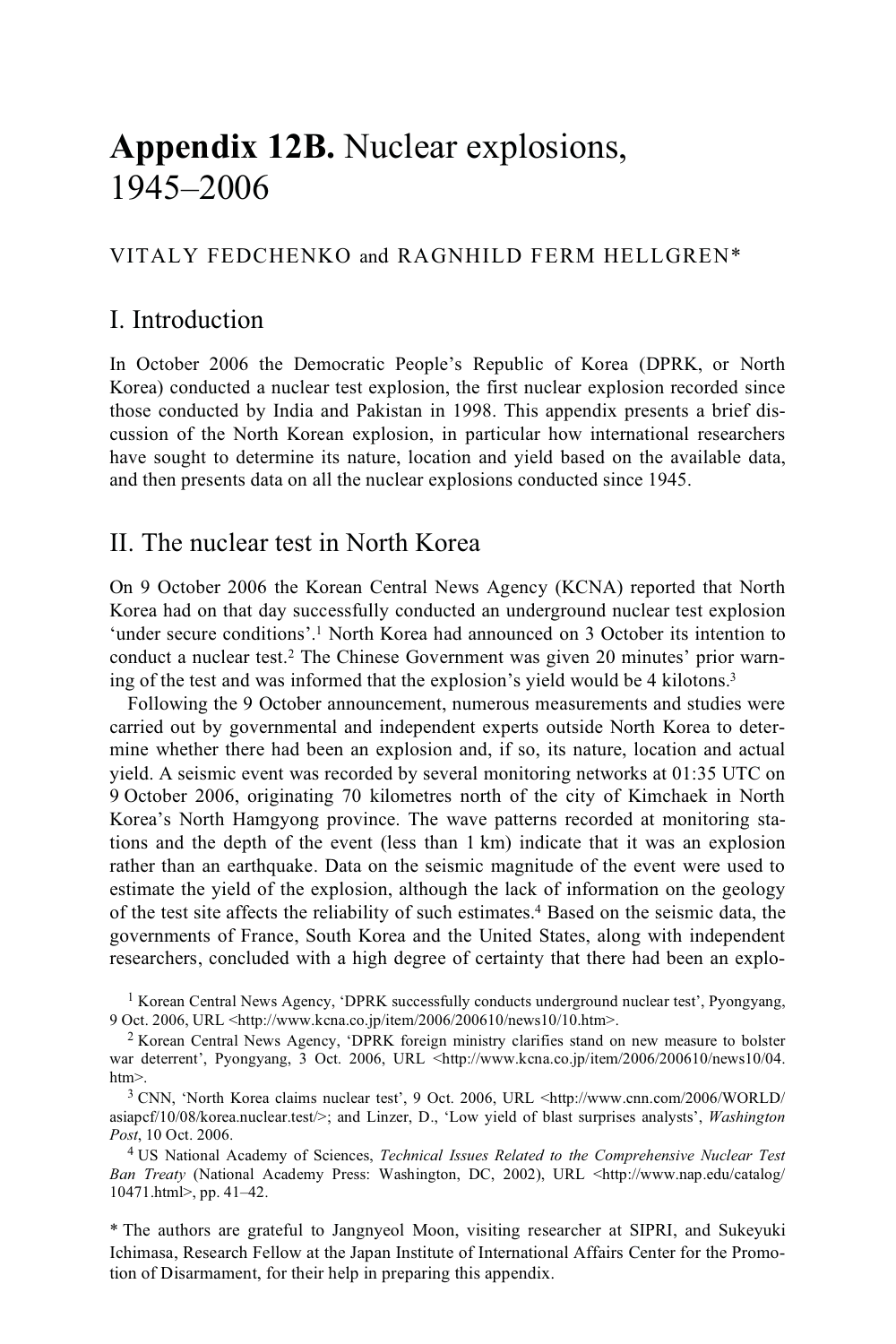sion and that its yield was well below  $1 \text{ kt.}^5$  Different estimates of the time, location and size of the 9 October explosion are given in table 12B.1.

Seismic data alone are insufficient to confirm that an underground explosion is nuclear. Immediately after the 3 October announcement by North Korea, the USA deployed its WC-135W Constant Phoenix atmospheric collection aircraft,<sup>6</sup> which is normally used for collection of particulate and gaseous effluents and debris in support of the 1963 Partial Test-Ban Treaty.7 Based on analysis of atmospheric radioactive debris collected by the aircraft, the US Government announced on 16 October that the event had been a nuclear explosion.<sup>8</sup> This was corroborated by the findings of South Korea and, later, the Comprehensive Nuclear-Test-Ban Treaty Organization (CTBTO).9 Analysis of the debris also indicated that the test used plutonium, which was confirmed by North Korean officials.10

The extent to which the North Korean nuclear test was successful is uncertain. The discrepancy between the pre-announced yield of 4 kt and the estimated actual yield of less than 1 kt made some experts speculate that the test ended in a 'fizzle'—that is, an inefficient detonation releasing less explosive energy than expected. As reported in the South Korean press, a North Korean diplomat acknowledged that the test was 'smaller in scale than expected'.11 However, even the predicted yield was several times smaller than that expected from a basic plutonium weapon design.

## III. Estimated number of nuclear explosions, 1945–2006

Table 12B.2 lists the known nuclear explosions to date, including nuclear tests conducted in nuclear weapon test programmes, explosions carried out for peaceful purposes and the two nuclear bombs dropped on Hiroshima and Nagasaki in August

5 Garwin, R. L. and von Hippel, F. N., 'A technical analysis of North Korea's Oct. 9 nuclear test', *Arms Control Today*, Nov. 2006. An early official Russian estimate that the yield was 5–15 kt was dismissed by US Government officials as inaccurate. It was identical to an estimate reportedly given to Russia by North Korea in the run-up to the test. Chanlett-Avery, E. and Squassoni, S., *North Korea's Nuclear Test: Motivations, Implications, and U.S. Options*, US Library of Congress, Congressional Research Service (CRS) Report for Congress RL33709 (CRS: Washington, DC, 4 Oct. 2006), URL <http://fpc.state.gov/fpc/75427.htm>; and Linzer (note 3).

<sup>6</sup> Chin, T., 'Seoul's intelligence capabilities "a total failure"', *Korea Herald*, 18 Oct. 2006.<br><sup>7</sup> US Department of the Air Force, 'WC-135 Constant Phoenix', Fact sheet, Oct. 2005, URL <http:// www.af.mil/factsheets/factsheet.asp?fsID=192>. The Treaty Banning Nuclear Weapon Tests in the Atmosphere, in Outer Space and Under Water (Partial Test-Ban Treaty) was opened for signature on 5 Aug. 1963 and entered into force on 10 Oct. 1963. For the text of the treaty see URL <http://www. state.gov/t/ac/trt/4797.htm>. For a description of the treaty and a list of the signatories and parties see annex A in this volume.

<sup>8</sup> Office of the Director of National Intelligence, 'Statement by the Office of the Director of National Intelligence on the North Korea nuclear test', News release, 16 Oct. 2006, URL <http://www.dni.gov/ announcements/20061016 release.pdf>. Collection and analysis of atmospheric debris are not an entirely reliable way to establish that an underground nuclear explosion has occurred. On-site inspection

would probably be needed to establish with absolute certainty that the North Korean test was nuclear. 9 'S. Korean gov't officially confirms N. Korea's nuclear test', *Yonhap News*, 25 Oct. 2006; 'ROK confirms radiation level normal following Pyongyang's nuke test', *Yonhap News*, 25 Oct. 2006; and US Defense Treaty Readiness Inspection Program, 'CTBTO observatory detects radioactive materials from DPRK nuclear test', *Weekly Treaty Review*, 5–11 Jan. 2007, URL <http://dtirp.dtra.mil/tic/WTR/wtr\_11 jan07.pdf>, p. 19. 10 Shanker, T. and Sanger, D. E., 'North Korean fuel identified as plutonium', *New York Times*,

17 Oct. 2006; and Hecker, S. S., 'Report on North Korean nuclear program', Nautilus Institute, Policy Forum Online 06-97A, 15 Nov. 2006, URL <http://www.nautilus.org/fora/security/0697Hecker.html>. 11 MacAskill, E., 'Diplomat says test was smaller than expected', *The Guardian*, 11 Oct. 2006.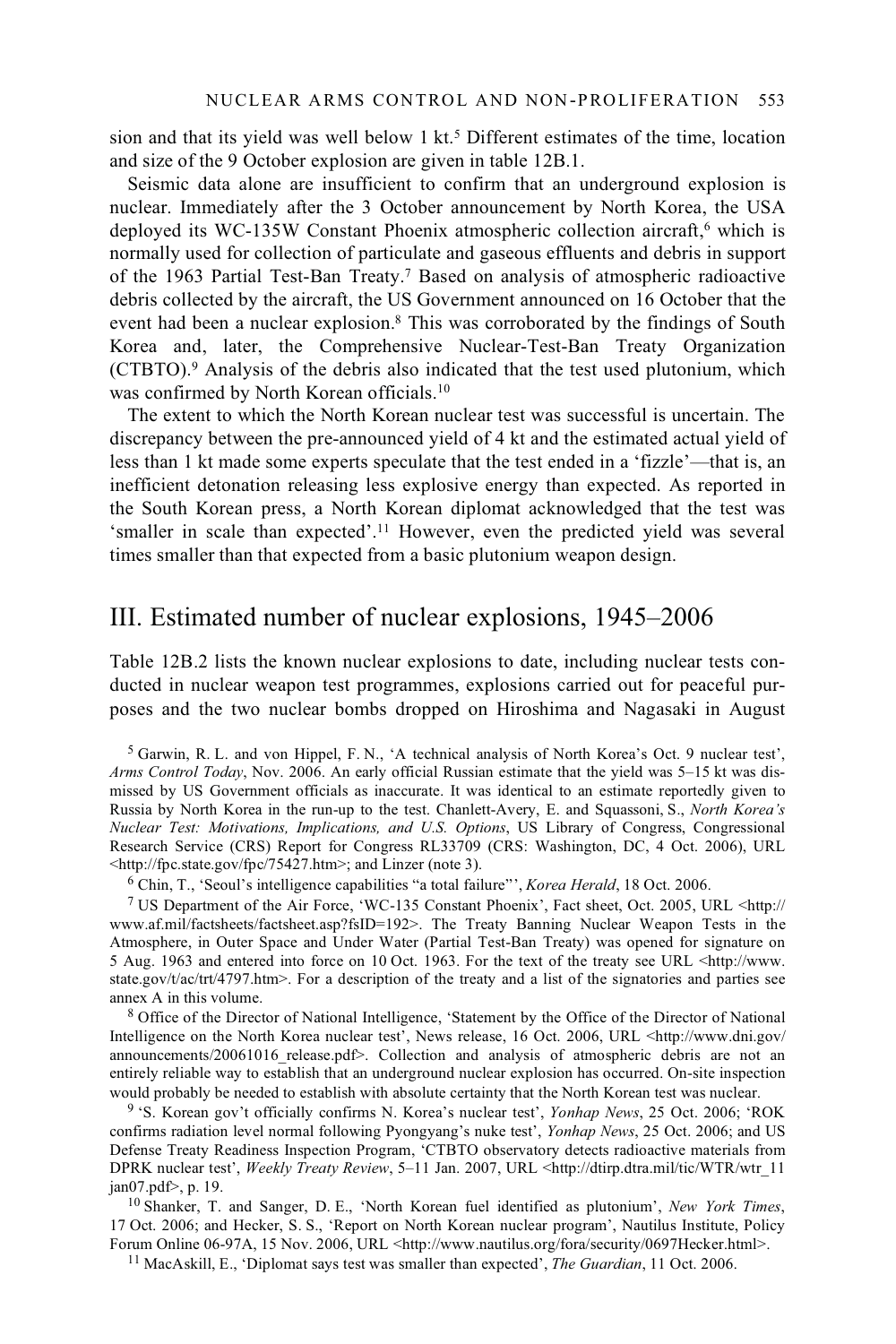| Source <sup><math>a</math></sup> | Origin time<br>(UTC) | Latitude<br>(degrees) | Longitude<br>(degrees) | Error margin <sup>b</sup> | Body wave<br>magnitude $c$ |
|----------------------------------|----------------------|-----------------------|------------------------|---------------------------|----------------------------|
| IDC <sup>d</sup>                 | 01:35.27.6           | 41.3119 <sub>N</sub>  | 129.0189 E             | $\pm 20.6$ km             | 4.1                        |
| <b>NEIC</b>                      | 01:35.28             | 41.29 N               | 129.09 E               | $\pm$ 8.1 km              | 4.3                        |
| <b>CEME</b>                      | 01:35.26.0           | 41.31 N               | 128.96 E               | $\ddotsc$                 | 4.0                        |
| <b>KIGAM</b>                     | 01:35                | 40.81 N               | 129.10 E               | $\ddotsc$                 | 3.9                        |

**Table 12B.1.** Data on North Korea's nuclear explosion, 9 October 2006

 $UTC = Coordinated Universal Time$ ;  $\therefore$  = Data not available.

*<sup>a</sup>* Because of differences between estimates, particularly regarding the precise site of the explosion, data from 4 sources—1 internationally recognized body and 3 national bodies—are provided for comparison. IDC = Comprehensive Nuclear Test-Ban Treaty Organization (CTBTO) International Data Centre, Vienna; NEIC = US Geological Survey (USGS), National Earthquake Information Center, Denver, Colorado; CEME = Geophysical Service of the Russian Academy of Sciences, Central Experimental Methodical Expedition; KIGAM = Korea Institute of Geoscience and Mineral Resources (South Korea).

 $b<sup>b</sup>$  The error margins listed here are horizontal location errors provided by the data sources. See USGS Earthquake Hazards Program, 'Recent earthquakes—glossary', URL <http://earthquake.usgs.gov/eq

 $c_{\rm B}$  Body wave magnitude indicates the size of the event. In order to give a reasonably correct estimate of the yield of an underground explosion, detailed information is needed, e.g. on the geological conditions in the area where the explosion took place. Body wave magnitude is therefore an unambiguous wav of giving the size of an explosion.

 $\frac{d}{dx}$  The IDC was 'in a test and provisional operation mode only' and only 60% of the monitoring stations in the CTBTO's International Monitoring System were contributing data at the time of the event. 'North Korea: a real test for the CTBT verification system?', *CTBTO Spectrum*, no. 9 (Jan. 2007), pp. 24, 28, URL <http://www.ctbto.org/reference/outreach/140207\_spectrum9\_web\_final.pdf>.

*Sources*: **IDC data**: Swedish Defence Research Agency (FOI), Swedish National Data Centre, Information provided to the authors, Feb. 2007; **NEIC data**: NEIC, 'Magnitude 4.3: North Korea', Preliminary Earthquake Report, 8 Nov. 2006, URL <http://earthquake.usgs.gov/eqcenter/eqinthenews/2006/ ustqab/>; **CEME data**: CEME, 'Information message about underground nuclear explosion made by the Northern Korea on October 9, 2006', 9 Oct. 2006, URL <http://www.ceme.gsras.ru/cgi-bin/info\_quakee. pl?mode=1&id=84>; **KIGAM data**: Lee, Y. W. and Ahn, J. H., [Seismic waves released: it is an explosion], *Chosun Ilbo*, 9 Oct. 2006, URL <http://www.chosun.com/national/news/200610/200610090665. html>; and Lee, J. N., Yonhap News, [KIGAM: 'official magnitude figure 3.58–3.7, no change'], *Hankyoreh*, 10 Oct. 2006.

1945. The totals also include tests for safety purposes carried out by France, the Soviet Union/Russia and the USA,<sup>12</sup> irrespective of the yield and of whether they caused a nuclear explosion. The tables do not include subcritical experiments. Simultaneous detonations, also called salvo explosions, were carried out by the USA (from 1963) and the Soviet Union (from 1965), mainly for economic reasons.13 Of the Soviet tests, 20 per cent were salvo experiments, as were 6 per cent of the US tests.

 $12$  In a safety experiment, or a safety trial, more or less fully developed nuclear devices are subjected to simulated accident conditions. The nuclear weapon core is destroyed by conventional explosives with no or very small releases of fission energy. The UK also carried out numerous safety tests, but they are

<sup>&</sup>lt;sup>13</sup> The Soviet Union conducted simultaneous tests including as many as 8 devices on 23 Aug. 1975 and on 24 Oct. 1990 (the last Soviet test).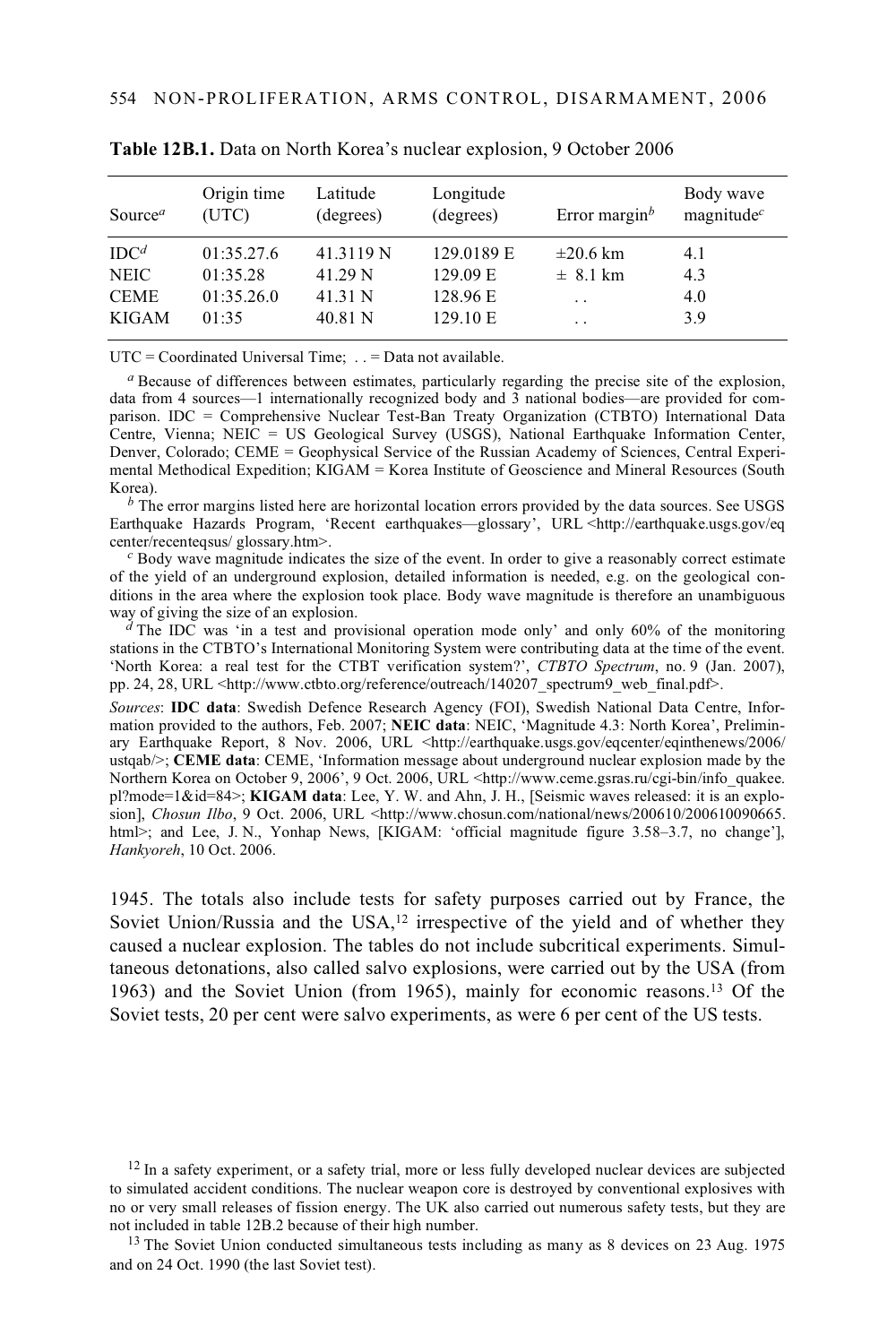|            |                          | USA <sup>a</sup>         |                          | USSR/<br>Russia          |                          | UK <sup>a</sup>          |                          | France                   |                          | China                              | India                    |                          |                          | Pakistan Korea           | North                    |                          |                |
|------------|--------------------------|--------------------------|--------------------------|--------------------------|--------------------------|--------------------------|--------------------------|--------------------------|--------------------------|------------------------------------|--------------------------|--------------------------|--------------------------|--------------------------|--------------------------|--------------------------|----------------|
| Year       | a                        | u                        | a                        | u                        | a                        | u                        | a                        | u                        | $\mathbf{a}$             | u                                  | a                        | u                        | a                        | u                        | $\mathbf{a}$             | u                        | Total          |
| 1945       | $\overline{\mathbf{3}}$  |                          |                          |                          |                          |                          |                          |                          |                          |                                    |                          |                          |                          |                          |                          |                          | 3              |
| 1946       | 2 <sup>b</sup>           | $\overline{\phantom{0}}$ |                          |                          |                          |                          |                          |                          |                          |                                    |                          |                          |                          |                          |                          | $\overline{\phantom{0}}$ | $\overline{c}$ |
| 1947       | $\overline{\phantom{0}}$ | $\overline{\phantom{0}}$ |                          |                          |                          |                          |                          |                          |                          |                                    |                          |                          |                          |                          |                          |                          |                |
| 1948       | 3                        | $\overline{\phantom{0}}$ |                          | $\overline{\phantom{a}}$ | $\overline{\phantom{a}}$ | $\overline{\phantom{0}}$ | $\overline{\phantom{0}}$ | $\overline{\phantom{0}}$ |                          | $\overline{\phantom{a}}$           | ÷.                       | $\overline{\phantom{0}}$ | $\overline{\phantom{0}}$ |                          |                          | $\equiv$                 | 3              |
| 1949       | $\overline{a}$           | $\overline{\phantom{0}}$ | $\mathbf{1}$             | $\equiv$                 | $\equiv$                 |                          |                          |                          |                          |                                    |                          | $\overline{\phantom{0}}$ | L                        |                          |                          | $\overline{\phantom{0}}$ | $\mathbf{1}$   |
| 1950       | $\equiv$                 | $\overline{\phantom{0}}$ | $\overline{\phantom{0}}$ | $\overline{\phantom{0}}$ | ÷                        | $\overline{a}$           | $\equiv$                 | $\equiv$                 | $\equiv$                 | $\overline{\phantom{0}}$           | $\overline{\phantom{0}}$ | $\overline{a}$           | $\overline{\phantom{0}}$ |                          |                          | $\equiv$                 |                |
| 1951       | 15                       | 1                        | $\overline{c}$           |                          |                          |                          |                          |                          |                          |                                    | $\overline{\phantom{0}}$ |                          |                          |                          |                          | ÷                        | 18             |
| 1952       | 10                       | $\overline{a}$           | -                        | —                        | 1                        | -                        | -                        | -                        |                          | $\overline{\phantom{0}}$           | $\overline{\phantom{0}}$ | -                        | $\overline{\phantom{0}}$ |                          |                          | -                        | 11             |
| 1953       | 11                       | $\overline{a}$           | 5                        |                          | $\overline{c}$           |                          |                          |                          |                          |                                    |                          |                          |                          |                          |                          |                          | 18             |
| 1954       | 6                        | $\equiv$                 | 10                       | $\equiv$                 | $\overline{a}$           | $\equiv$                 | $\overline{\phantom{0}}$ | $\overline{\phantom{0}}$ |                          | $\overline{\phantom{0}}$           | $\overline{\phantom{0}}$ | $\overline{\phantom{0}}$ | $\overline{\phantom{0}}$ | $\overline{\phantom{0}}$ |                          | $\qquad \qquad -$        | 16             |
| 1955       | 17 <sup>b</sup>          | 1                        | 6 <sup>b</sup>           |                          |                          |                          |                          |                          |                          |                                    |                          |                          |                          |                          |                          | ÷                        | 24             |
| 1956       | 18                       | $\overline{\phantom{0}}$ | 9                        |                          | 6                        |                          |                          |                          |                          |                                    |                          |                          |                          |                          |                          |                          | 33             |
| 1957       | 27                       | 5                        | 16 <sup>b</sup>          | $\overline{\phantom{0}}$ | $\overline{7}$           | $\overline{\phantom{0}}$ |                          |                          |                          |                                    |                          | -                        |                          |                          |                          | $\overline{\phantom{0}}$ | 55             |
|            |                          |                          |                          |                          |                          | $\overline{\phantom{0}}$ |                          |                          |                          |                                    | -                        | -                        |                          |                          |                          |                          |                |
| 1958c      | 62 <sup>d</sup>          | 15                       | 34                       | $\equiv$                 | 5                        | $\equiv$                 |                          |                          |                          |                                    |                          | $\equiv$                 |                          |                          |                          | $\equiv$                 | 116            |
| 1959c      |                          | —                        |                          | -                        | $\overline{\phantom{0}}$ | —                        | —                        | —                        | —                        | —                                  | -                        | -                        | -                        |                          | -                        | —                        |                |
| 1960c      |                          | $\overline{\phantom{0}}$ |                          |                          | $\overline{\phantom{0}}$ | $\equiv$                 | 3                        |                          | $\overline{\phantom{0}}$ | $\overline{\phantom{0}}$           | $\equiv$                 | $\equiv$                 |                          |                          |                          | $\overline{a}$           | $\mathfrak{Z}$ |
| 1961c      | $\equiv$                 | 10                       | $58^b$                   | 1                        | -                        | $\equiv$                 | $\mathbf{1}$             | $\mathbf{1}$             | -                        |                                    | -                        | -                        |                          |                          |                          | $\overline{\phantom{0}}$ | 71             |
| 1962       | 39 <sup>b</sup>          | 57                       | 78                       | $\mathbf{1}$             | $\overline{\phantom{0}}$ | $\overline{c}$           | $\overline{\phantom{0}}$ | $\mathbf{1}$             | $=$                      |                                    | L,                       | $\overline{a}$           | $\equiv$                 |                          |                          | $\equiv$                 | 178            |
| $1963^e$   | 4                        | 43                       |                          |                          | $\overline{\phantom{0}}$ | $\overline{a}$           | $\equiv$                 | 3                        |                          | $\overline{\phantom{0}}$           | $\overline{a}$           | $\frac{1}{2}$            | $\overline{\phantom{0}}$ |                          | $\equiv$                 | $\equiv$                 | 50             |
| 1964       | $\equiv$                 | 45                       |                          | 9                        | $=$                      | $\overline{c}$           | $\overline{\phantom{0}}$ | 3                        | $\mathbf{1}$             | $\overline{a}$                     | $\overline{a}$           | $\overline{\phantom{0}}$ | $\equiv$                 |                          | $\equiv$                 | $\overline{\phantom{0}}$ | 60             |
| 1965       |                          | 38                       | $\equiv$                 | 14                       | $\equiv$                 | 1                        |                          | $\overline{4}$           | $\mathbf{1}$             | -                                  |                          | -                        |                          |                          |                          |                          | 58             |
| 1966       | $\equiv$                 | 48                       | $=$                      | 18                       | $\overline{\phantom{0}}$ | L                        | 6                        | $\mathbf{1}$             | 3                        | $\equiv$                           |                          | $\overline{a}$           |                          |                          |                          | $\equiv$                 | 76             |
| 1967       | $\equiv$                 | 42                       | $\equiv$                 | 17                       | $\overline{\phantom{0}}$ | $\equiv$                 | 3                        | $\overline{a}$           | $\overline{c}$           | $\overline{a}$                     | $\overline{a}$           | $\overline{a}$           | $\overline{\phantom{0}}$ |                          |                          | $\overline{a}$           | 64             |
| 1968       |                          | 56                       | $\equiv$                 | 17                       | $\equiv$                 | $\overline{\phantom{0}}$ | 5                        | L,                       | $\mathbf{1}$             | $\overline{a}$                     | $\overline{\phantom{0}}$ |                          | $\overline{\phantom{0}}$ |                          |                          | L,                       | 79             |
| 1969       |                          | 46                       | $\equiv$                 | 19                       | $\equiv$                 |                          |                          |                          | $\mathbf{1}$             | $\mathbf{1}$                       | $\overline{a}$           |                          |                          |                          |                          |                          | 67             |
| 1970       |                          | 39                       | $=$                      | 16                       | $\equiv$                 | $=$                      | 8                        | $\overline{a}$           | $\mathbf{1}$             | $\overline{a}$                     |                          |                          | $\equiv$                 |                          |                          | $\equiv$                 | 64             |
| 1971       | $\equiv$                 | 24                       | $\equiv$                 | 23                       | $\equiv$                 | $\equiv$                 | 5                        | $\overline{a}$           | $\mathbf{1}$             | $\overline{\phantom{0}}$           | $\overline{a}$           | $\overline{a}$           | $\equiv$                 |                          |                          | $\equiv$                 | 53             |
| 1972       | $\overline{\phantom{0}}$ | 27                       | $\equiv$                 | 24                       | $\equiv$                 | $\equiv$                 | 4                        | $\equiv$                 | $\overline{c}$           | $\overline{\phantom{0}}$           | $\overline{\phantom{0}}$ | $\overline{\phantom{0}}$ | $\equiv$                 |                          | $\equiv$                 | $\equiv$                 | 57             |
| 1973       | $\overline{\phantom{0}}$ | 24                       | $\overline{\phantom{0}}$ | 17                       | $\overline{\phantom{0}}$ | $\overline{\phantom{0}}$ | 6                        | $\overline{\phantom{0}}$ | $\mathbf{1}$             | $\overline{\phantom{0}}$           | $\overline{\phantom{0}}$ | $\overline{\phantom{0}}$ | $\overline{\phantom{0}}$ |                          | $\overline{\phantom{0}}$ | $\overline{\phantom{0}}$ | 48             |
| 1974       | $\overline{\phantom{0}}$ | 22                       | $\equiv$                 | 21                       | $\equiv$                 | $\,1$                    | 9                        | $\equiv$                 | $\mathbf{1}$             | $\overline{\phantom{0}}$           | $\equiv$                 | $\,1$                    | $=$                      |                          |                          | $\overline{\phantom{0}}$ | 55             |
| 1975       | ÷                        | 22                       | $\qquad \qquad -$        | 19                       | $\qquad \qquad -$        | $\overline{a}$           | $\overline{\phantom{0}}$ | $\overline{c}$           | $\equiv$                 | 1                                  | $\overline{\phantom{0}}$ | $\overline{a}$           | $\overline{\phantom{0}}$ | $\overline{\phantom{0}}$ | $\overline{\phantom{0}}$ | $\equiv$                 | 44             |
| 1976       | ÷                        | 20                       | $\overline{\phantom{0}}$ | 21                       | ÷                        | 1                        | $\overline{\phantom{0}}$ | 5                        | 3                        | 1                                  | $\overline{\phantom{0}}$ |                          |                          |                          |                          | $\overline{\phantom{0}}$ | 51             |
| 1977       | $\overline{\phantom{0}}$ | 20                       | $\overline{\phantom{0}}$ | 24                       | $\overline{\phantom{0}}$ | $\overline{a}$           | $\equiv$                 | 9                        | 1                        | $\overline{a}$                     | $\overline{\phantom{0}}$ | $\equiv$                 | $\overline{\phantom{0}}$ |                          |                          | $\equiv$                 | 54             |
| 1978       |                          | 19                       |                          | 31                       | $\equiv$                 | $\overline{c}$           | $\overline{a}$           | 11                       | $\overline{c}$           | $\mathbf{1}$                       |                          |                          |                          |                          |                          |                          | 66             |
| 1979       | $\equiv$                 | 15                       | $\equiv$                 | 31                       | $\qquad \qquad -$        | 1                        | $\equiv$                 | 10                       | $\mathbf{1}$             | $\overline{a}$                     | $\overline{\phantom{0}}$ | $\overline{\phantom{0}}$ | $\overline{\phantom{0}}$ |                          |                          | ÷                        | 58             |
| 1980       |                          | 14                       | $\qquad \qquad -$        | 24                       | -                        | 3                        | $\overline{\phantom{0}}$ | 12                       | 1                        | $\overline{\phantom{0}}$           |                          |                          |                          |                          |                          | ÷                        | 54             |
| 1981       |                          | 16                       |                          | 21                       | $\equiv$                 | 1                        | $\equiv$                 | 12                       |                          |                                    |                          |                          |                          |                          |                          |                          | 50             |
| 1982       |                          | 18                       |                          | 19                       | $\equiv$                 | $\mathbf{1}$             |                          | 10                       |                          | 1                                  |                          |                          |                          |                          |                          |                          | 49             |
| 1983       |                          | 18                       |                          | 25                       |                          | 1                        |                          | 9                        |                          | $\mathfrak{D}$                     |                          |                          |                          |                          |                          |                          | 55             |
| 1984       | -                        | 18                       | -                        | $27\,$                   | $\qquad \qquad -$        | $\overline{\mathbf{c}}$  | $\overline{\phantom{0}}$ | 8                        | $\overline{\phantom{0}}$ | $\overline{c}$                     |                          |                          |                          |                          |                          | $\overline{\phantom{0}}$ | 57             |
| 1985f      | $\equiv$                 | 17                       | $\overline{\phantom{0}}$ | $10\,$                   | $\overline{\phantom{0}}$ | $\,1\,$                  | ÷                        | $\,$ $\,$                | -                        | $\overline{a}$                     |                          |                          |                          |                          |                          | $\overline{a}$           | 36             |
| $1986^f$   | $\qquad \qquad -$        | 14                       | $\qquad \qquad -$        | $\equiv$                 | -                        | $\mathbf{1}$             | $\qquad \qquad -$        | 8                        | $\overline{\phantom{0}}$ | -                                  |                          |                          |                          |                          |                          | $\overline{\phantom{0}}$ | 23             |
| $1987^{f}$ | $\equiv$                 | 14                       | $\overline{a}$           | 23                       | $\frac{1}{2}$            | $\,1\,$                  | $\equiv$                 | $\,$ $\,$                | $\equiv$                 | $\,1$                              | $\overline{a}$           |                          |                          |                          |                          | $\equiv$                 | 47             |
| 1988       |                          |                          | $\overline{a}$           |                          | $\overline{a}$           | $\overline{a}$           | $\overline{a}$           | $\,$ $\,$                | $\overline{a}$           | $\,1\,$                            | $\overline{a}$           |                          | $\overline{a}$           |                          |                          | $\equiv$                 |                |
| 1989       | $\overline{\phantom{0}}$ | 15                       |                          | 16                       |                          |                          |                          |                          |                          |                                    |                          |                          |                          |                          |                          |                          | 40             |
|            | ÷<br>$\overline{a}$      | $1\,1$                   | $\equiv$                 | $\boldsymbol{7}$         | -                        | $\,1$<br>$\,1\,$         | $\equiv$                 | 9                        | -                        | $\overline{a}$<br>$\boldsymbol{2}$ |                          |                          |                          |                          |                          | $\equiv$                 | $28\,$         |
| 1990       |                          | $\,$ 8 $\,$              | $\equiv$                 | $\mathbf{1}$             | $\overline{a}$           |                          | $=$                      | 6                        | $\overline{a}$           |                                    |                          |                          |                          |                          |                          | $\overline{\phantom{0}}$ | $18\,$         |

**Table 12B.2.** Estimated number of nuclear explosions, 1945–2006  $a =$  atmospheric (or in a few cases underwater);  $u =$  underground.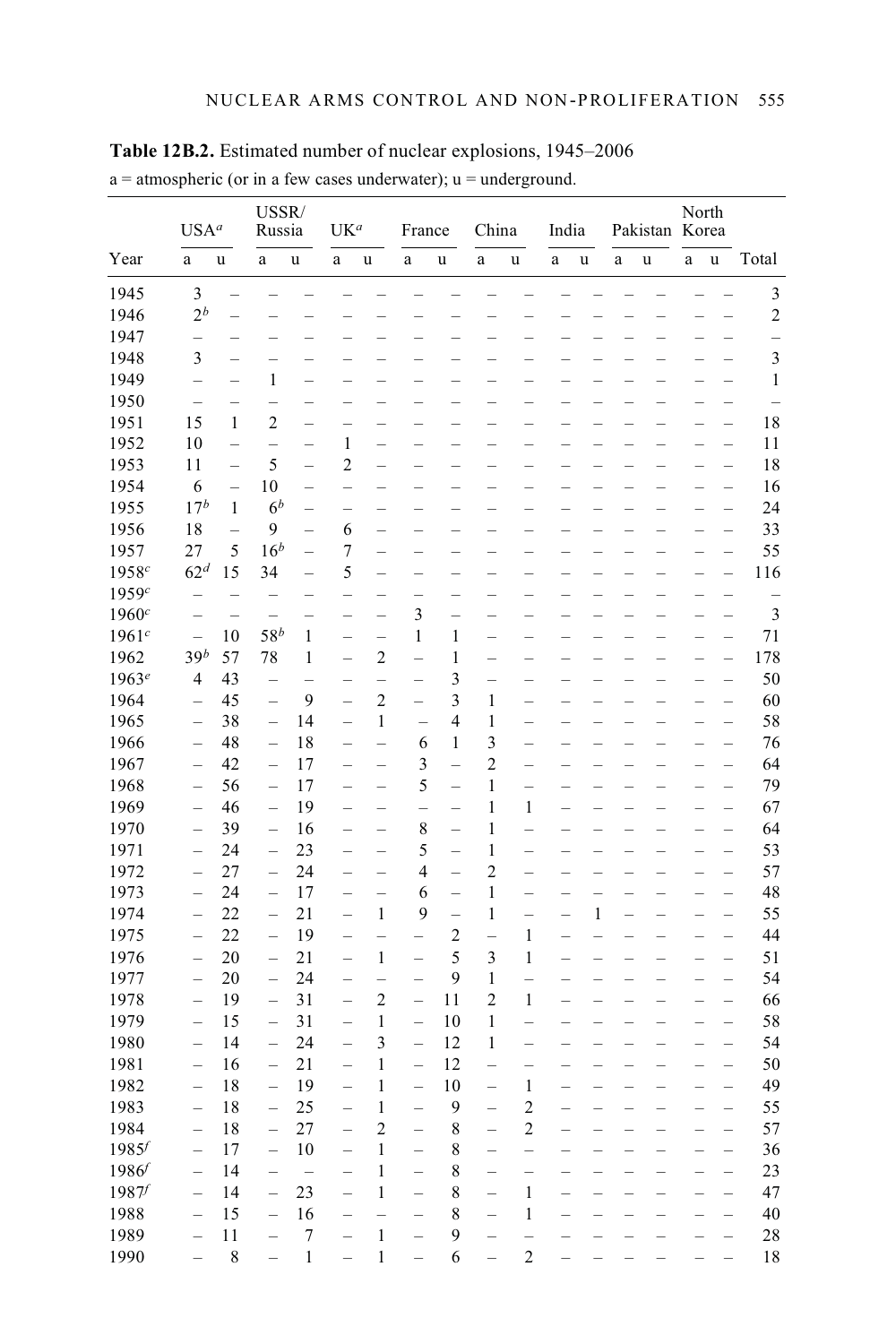| USA <sup>a</sup>  |         | USSR/<br>Russia |     | UK <sup>a</sup> |    | France |     | China |    | India          |   | Pakistan Korea |   | North          |   |   |                |
|-------------------|---------|-----------------|-----|-----------------|----|--------|-----|-------|----|----------------|---|----------------|---|----------------|---|---|----------------|
| Year              | a       | u               | a   | u               | a  | u      | a   | u     | a  | u              | a | u              | a | u              | a | u | Total          |
| 1991g             |         | 7               |     |                 |    |        |     | 6     |    |                |   |                |   |                |   |   | 14             |
| 1992g             |         | 6               |     |                 |    |        |     |       |    | 2              |   |                |   |                |   |   | 8              |
| 1993 <sup>g</sup> |         |                 |     |                 |    |        |     |       |    | 1              |   |                |   |                |   |   | 1              |
| 1994 <sup>g</sup> |         |                 |     |                 |    |        |     |       |    | $\overline{c}$ |   |                |   |                |   |   | $\overline{2}$ |
| 19958             |         |                 |     |                 |    |        |     | 5     |    | $\overline{2}$ |   |                |   |                |   |   | $\overline{7}$ |
| 1996 <sup>g</sup> |         |                 |     |                 |    |        |     | 1     |    | $\overline{2}$ |   |                |   |                |   |   | 3              |
| 1997              |         |                 |     |                 |    |        |     |       |    |                |   |                |   |                |   |   | $\mathbf{0}$   |
| 1998              |         |                 |     |                 |    |        |     |       |    |                |   | 2 <sup>h</sup> |   | 2 <sup>h</sup> |   |   | $\overline{4}$ |
| 1999              |         |                 |     |                 |    |        |     |       |    |                |   |                |   |                |   |   | $\mathbf{0}$   |
| 2000              |         |                 |     |                 |    |        |     |       |    |                |   |                |   |                |   |   | $\mathbf{0}$   |
| 2001              |         |                 |     |                 |    |        |     |       |    |                |   |                |   |                |   |   | $\mathbf{0}$   |
| 2002              |         |                 |     |                 |    |        |     |       |    |                |   |                |   |                |   |   | $\theta$       |
| 2003              |         |                 |     |                 |    |        |     |       |    |                |   |                |   |                |   |   | $\mathbf{0}$   |
| 2004              |         |                 |     |                 |    |        |     |       |    |                |   |                |   |                |   |   | $\theta$       |
| 2005              |         |                 |     |                 |    |        |     |       |    |                |   |                |   |                |   |   | $\theta$       |
| 2006              |         |                 |     |                 |    |        |     |       |    |                |   |                |   |                |   |   |                |
| Subtotal 217      |         | 815             | 219 | 496             | 21 | 24     | 50  | 160   | 23 | 22             |   | 3              |   | $\mathfrak{D}$ |   | 1 | 2053           |
| <b>Total</b>      | 1 0 3 2 |                 | 715 |                 |    | 45     | 210 |       |    | 45             |   | 3              |   | $\mathbf{2}$   |   | 1 |                |

*Note*: For the purposes of this table 'underground nuclear test' is defined according to Section I, para. 2 of the 1990 Protocol to the 1974 US–Soviet Treaty on the Limitation of Underground Nuclear Weapon Tests (Threshold Test Ban Treaty, TTBT): 'either a single underground nuclear explosion conducted at a test site, or two or more underground nuclear explosions conducted at a test site within an area delineated by a circle having a diameter of two kilometers and conducted within a total period of time of 0.1 second'. For the text of the TTBT and the Protocol see URL <http://www.state.gov/t/ac/trt/5204.htm>. 'Underground nuclear explosion' is defined according to the 1976 US–Soviet Treaty on Underground Nuclear Explosions for Peaceful Purposes (Peaceful Nuclear Explosions Treaty, PNET): 'any individual or group underground nuclear explosion for peaceful purposes' (Article II.a). 'Group explosion' is defined as 'two or more individual explosions for which the time interval between successive individual explosions does not exceed five seconds and for which the emplacement points of all explosives can be interconnected by straight line segments, each of which joins two emplacement points and each of which does not exceed 40 kilometers' (PNET, Article II.c). For the text of the PNET see URL <http://www.state.gov/t/ac/trt/5182. htm>. For brief descriptions of the TTBT and PNET see annex A in this volume.

<sup>*a*</sup> All British tests from 1962 were conducted jointly with the USA at the US Nevada Test Site but are listed only under 'UK' in this table. Thus, the number of US tests is higher than shown. Safety tests carried out by the UK are not included in the table.

*b* 1 of these tests was carried out under water.

*<sup>c</sup>* The UK, the Soviet Union and the USA observed a moratorium on testing from Nov. 1958 to Sep. 1961.

*d* 2 of these tests were carried out under water.

*e* On 5 Aug. 1963 the USSR, the UK and the USA signed the Partial Test-Ban Treaty (PTBT), prohibiting nuclear explosions in the atmosphere, in outer space and under water. It was subsequently opened for signature by all other states. For a description of the treaty and a list of the signatories and parties see annex A in this volume.

*f* The USSR observed a unilateral moratorium on testing between Aug. 1985 and Feb. 1987.

*<sup>g</sup>* The USSR and then Russia observed a moratorium on testing from Jan. 1991 and the USA from Oct. 1992, until they signed the Comprehensive Nuclear Test-Ban Treaty (CTBT);